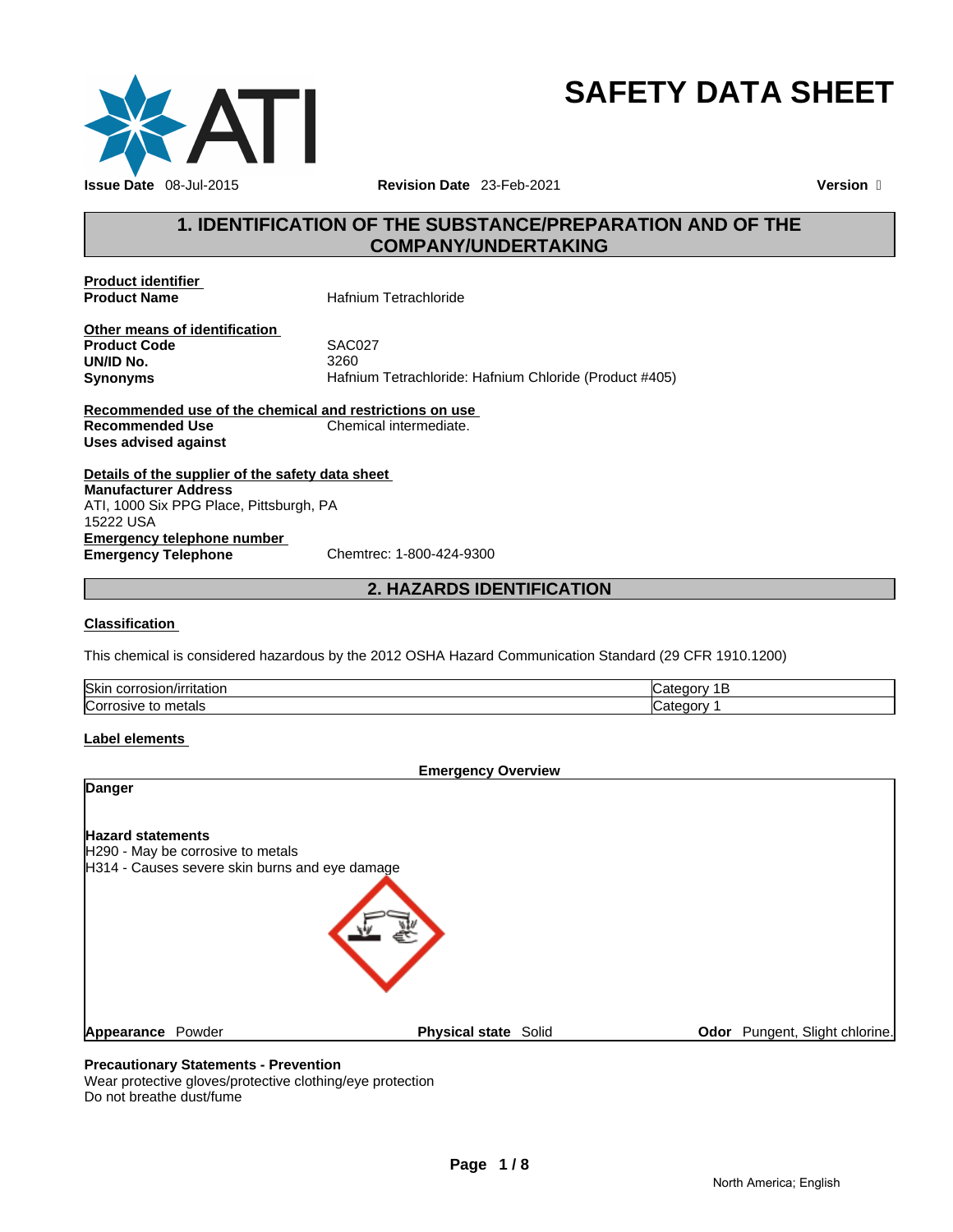#### **Precautionary Statements - Response**

IF SWALLOWED: Rinse mouth. Do NOT induce vomiting

IF ON SKIN (or hair): Brush off loose particles from skin. Remove/Take off immediately all contaminated clothing. Rinse skin with water/shower

IF INHALED: Remove victim to fresh air and keep at rest in a position comfortable for breathing

IF IN EYES: Rinse cautiously with water for several minutes. Remove contact lenses, if present and easy to do. Continue rinsing Immediately call a POISON CENTER or doctor/physician

Wash contaminated clothing before reuse

Absorb spillage to prevent material damage

#### **Precautionary Statements - Storage**

Store in a dry place Store in corrosion-resistant container

#### **Precautionary Statements - Disposal**

Dispose of contents/container to an approved waste disposal plant

#### **Hazards not otherwise classified (HNOC)**

Reacts violently with water (EUH014) **Other Information**  Harmful if swallowed

#### **3. COMPOSITION/INFORMATION ON INGREDIENTS**

**Synonyms** Hafnium Tetrachloride: Hafnium Chloride (Product #405).

| – Chemical Name                  | CAS No.                       | Weight-% |
|----------------------------------|-------------------------------|----------|
| etrachloride<br>nıun.<br>наг     | 13499-05-3                    | -95      |
| -<br>l etrachloride<br>∠irconium | $10026 -$<br>l-6<br><i>_а</i> |          |

#### **4. FIRST AID MEASURES**

| <b>First aid measures</b> |                                                                                                                                                            |
|---------------------------|------------------------------------------------------------------------------------------------------------------------------------------------------------|
| Eye contact               | Flush with water for 15 minutes. See a physician.                                                                                                          |
| Skin Contact              | Brush off loose particles from skin. Remove/Take off immediately all contaminated clothing.<br>Rinse skin with water/shower.                               |
| <b>Inhalation</b>         | IF INHALED: Remove victim to fresh air and keep at rest in a position comfortable for<br>breathing. Call a physician or poison control center immediately. |
| Ingestion                 | Do NOT induce vomiting. Have patient drink large quantities of water if able. Call Physician<br>immediately for further instructions.                      |
|                           | Most important symptoms and effects, both acute and delayed                                                                                                |
| Symptoms                  | May cause acute gastrointestinal effects if swallowed. Contact with moist skin may cause<br>skin burns. May cause breathing difficulties if inhaled.       |
|                           | Indication of any immediate medical attention and special treatment needed                                                                                 |
| <b>Note to physicians</b> | Treat symptomatically.                                                                                                                                     |
|                           | <b>5. FIRE-FIGHTING MEASURES</b>                                                                                                                           |

# **Page 2 / 8 Suitable extinguishing media**

Non-combustible.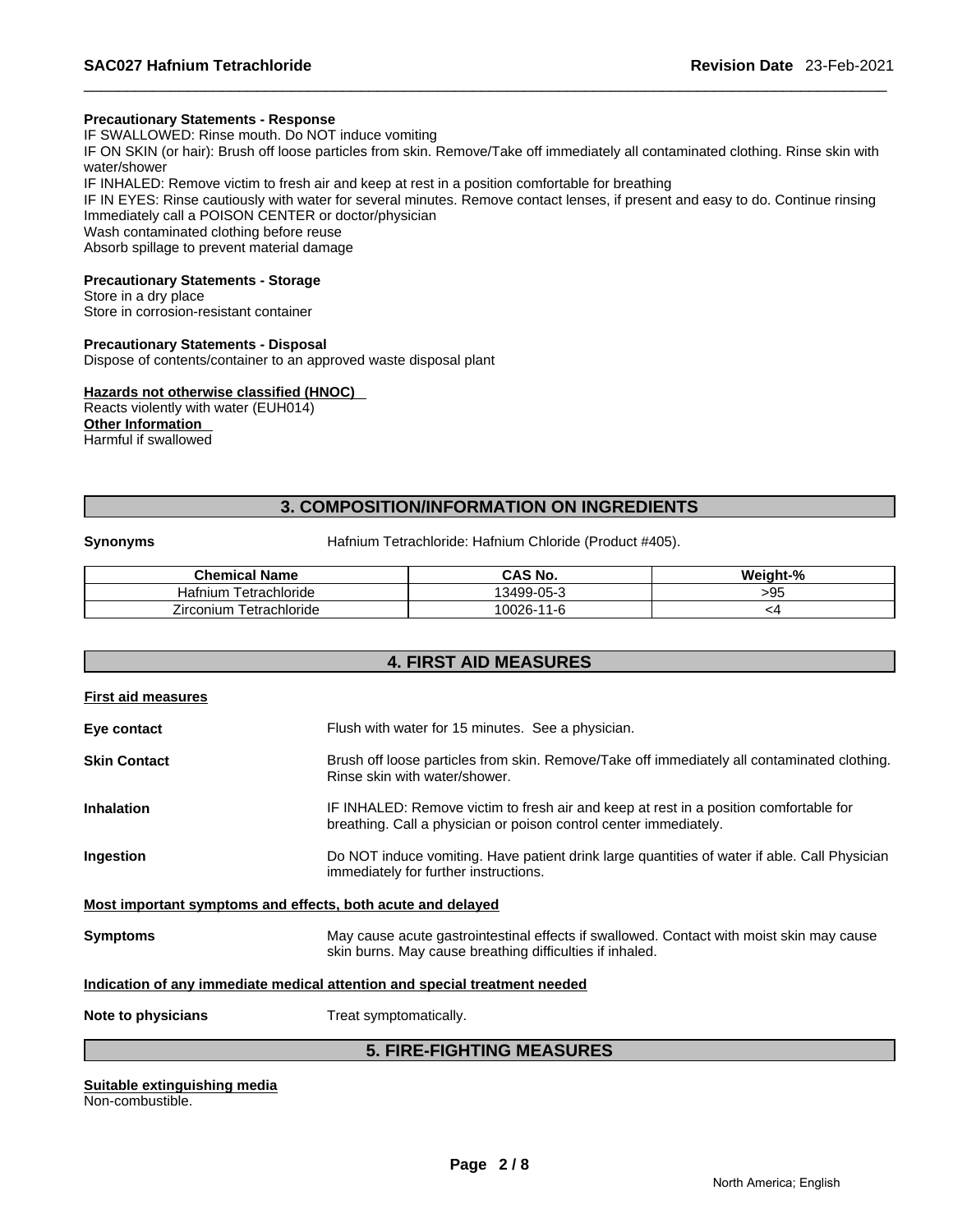**Unsuitable extinguishing media** Non-combustible. If a fire occurs in the area, avoid water contact with the product to prevent evolution of hazardous gases.

#### **Specific hazards arising from the chemical**

Non-combustible.

**Hazardous combustion products** Hydrogen chloride gas may cause respiratory and/or eye irritation.

**Explosion data Sensitivity to Mechanical Impact** None. **Sensitivity to Static Discharge None.** 

#### **Protective equipment and precautions for firefighters**

Firefighters should wear self-contained breathing apparatus and full firefighting turnout gear.

#### **6. ACCIDENTAL RELEASE MEASURES**

| Personal precautions, protective equipment and emergency procedures                                                                                                                                                                                          |                                                                                                       |  |
|--------------------------------------------------------------------------------------------------------------------------------------------------------------------------------------------------------------------------------------------------------------|-------------------------------------------------------------------------------------------------------|--|
| <b>Personal precautions</b>                                                                                                                                                                                                                                  | Use personal protective equipment as required.                                                        |  |
| For emergency responders                                                                                                                                                                                                                                     | Use personal protective equipment as required. Follow Emergency Response Guidebook,<br>Guide No. 154. |  |
| <b>Environmental precautions</b>                                                                                                                                                                                                                             |                                                                                                       |  |
| <b>Environmental precautions</b><br>Collect spillage to prevent release to the environment.                                                                                                                                                                  |                                                                                                       |  |
| Methods and material for containment and cleaning up                                                                                                                                                                                                         |                                                                                                       |  |
| <b>Methods for containment</b>                                                                                                                                                                                                                               | Prevent further leakage or spillage if safe to do so.                                                 |  |
| Sweep or shovel material into dry containers. Avoid creating uncontrolled dust. Wash the<br>Methods for cleaning up<br>spill location thoroughly with water. Respiratory protection may be needed. Skin and eye<br>protection should be used during cleanup. |                                                                                                       |  |
| 7. HANDLING AND STORAGE                                                                                                                                                                                                                                      |                                                                                                       |  |

#### **Precautions for safe handling**

**Advice on safe handling** Handle in accordance with good industrial hygiene and safety practice. Protect from moisture, Reacts with water. Ensure adequate ventilation, especially in confined areas. Handle under inert gas such as nitrogen or argon to maintain the integrity of the product.

#### **Conditions for safe storage, including any incompatibilities**

| <b>Storage Conditions</b> | Keep in corrosion resistant containers. Keep in properly labeled containers. Keep in a dry,<br>cool and well-ventilated place. Protect from direct sunlight. Containers may become<br>pressurized. Handle and open container with care. |
|---------------------------|-----------------------------------------------------------------------------------------------------------------------------------------------------------------------------------------------------------------------------------------|
| Incompatible materials    | Water, alcohols, phenols, and amines. Rubber, coatings, and some plastics. Reacts with<br>metals to produce heat and corrosive gases.                                                                                                   |

#### **8. EXPOSURE CONTROLS/PERSONAL PROTECTION**

#### **Control parameters**

| <b>Chemical Name</b>                | <b>ACGIH TLV</b>             | <b>OSHA PEL</b>    |
|-------------------------------------|------------------------------|--------------------|
| Hafnium Tetrachloride<br>13499-05-3 | TWA: $0.5 \text{ mg/m}^3$ Hf |                    |
| Zirconium Tetrachloride             | STEL: $10 \text{ ma/m}^3$ Zr | TWA: 5 mg/m $3$ Zr |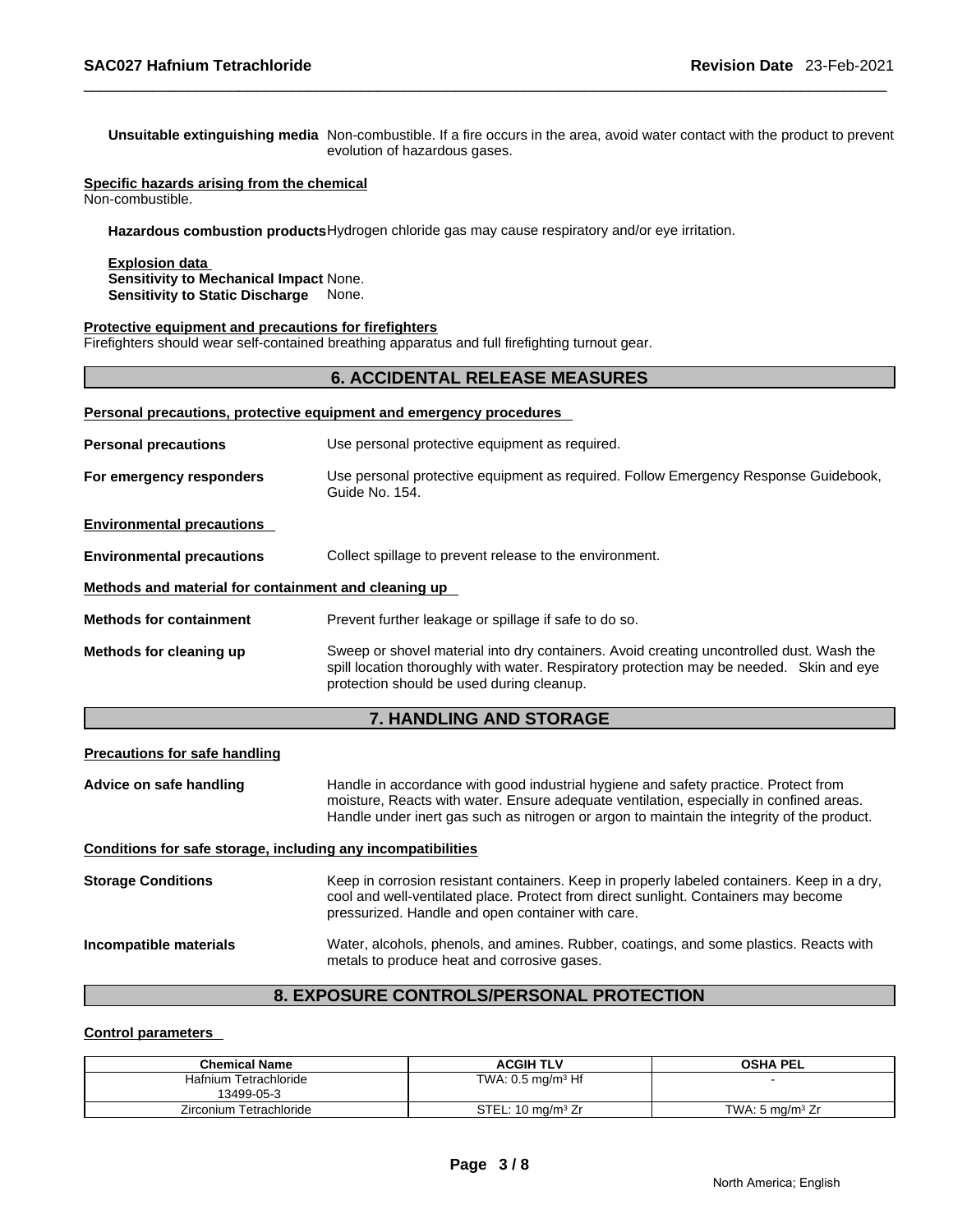| <b>Appropriate engineering controls</b>                                                                                                   |                                                                                                                                                                                                                                                                                                                                                                                 |  |  |
|-------------------------------------------------------------------------------------------------------------------------------------------|---------------------------------------------------------------------------------------------------------------------------------------------------------------------------------------------------------------------------------------------------------------------------------------------------------------------------------------------------------------------------------|--|--|
|                                                                                                                                           |                                                                                                                                                                                                                                                                                                                                                                                 |  |  |
| <b>Engineering Controls</b><br>Avoid generation of uncontrolled particles. Local exhaust ventilation during processing is<br>recommended. |                                                                                                                                                                                                                                                                                                                                                                                 |  |  |
| Individual protection measures, such as personal protective equipment                                                                     |                                                                                                                                                                                                                                                                                                                                                                                 |  |  |
| Eye/face protection                                                                                                                       | If a risk of eye injury or irritation is present, appropriate eye protection is recommended; for<br>example, tight-fitting goggles, foam-lined safety glasses, face shield, or other protective<br>equipment that shields the eyes.                                                                                                                                             |  |  |
| Skin and body protection                                                                                                                  | Wear impervious protective clothing, including boots, gloves, lab coat, apron or coveralls,<br>as appropriate, to prevent skin contact.                                                                                                                                                                                                                                         |  |  |
| <b>Respiratory protection</b>                                                                                                             | When particulates/fumes/gases are generated and if exposure limits are exceeded or<br>irritation is experienced, proper approved respiratory protection should be worn.<br>Positive-pressure supplied air respirators may be required for high airborne contaminant<br>concentrations. Respiratory protection must be provided in accordance with current local<br>regulations. |  |  |
| <b>General Hygiene Considerations</b>                                                                                                     | Handle in accordance with good industrial hygiene and safety practice.                                                                                                                                                                                                                                                                                                          |  |  |

#### **9. PHYSICAL AND CHEMICAL PROPERTIES**

#### **Information on basic physical and chemical properties**

| <b>Physical state</b>            | Solid                           |                       |                           |
|----------------------------------|---------------------------------|-----------------------|---------------------------|
| Appearance                       | Powder                          | Odor                  | Pungent, Slight chlorine. |
| Color                            | white, orange                   | <b>Odor threshold</b> |                           |
| <b>Property</b>                  | <b>Values</b>                   | Remarks • Method      |                           |
| рH                               | $\leq$ 1                        |                       |                           |
| Melting point / freezing point   | 320 °C / 610 °F                 |                       |                           |
| Boiling point / boiling range    |                                 |                       |                           |
| <b>Flash point</b>               |                                 | Not applicable        |                           |
| <b>Evaporation rate</b>          |                                 | Not applicable        |                           |
| Flammability (solid, gas)        |                                 | Not flammable         |                           |
| <b>Flammability Limit in Air</b> |                                 |                       |                           |
| <b>Upper flammability limit:</b> |                                 |                       |                           |
| Lower flammability limit:        |                                 |                       |                           |
| Vapor pressure                   |                                 | Not applicable        |                           |
| Vapor density                    |                                 | Not applicable        |                           |
| <b>Specific Gravity</b>          | 2.8                             |                       |                           |
| <b>Water solubility</b>          | Reacts with water, hydrolyzes   |                       |                           |
| Solubility in other solvents     |                                 |                       |                           |
| <b>Partition coefficient</b>     |                                 |                       |                           |
| <b>Autoignition temperature</b>  |                                 | Not applicable        |                           |
| <b>Decomposition temperature</b> |                                 | Not applicable        |                           |
| <b>Kinematic viscosity</b>       |                                 | Not applicable        |                           |
| <b>Dynamic viscosity</b>         |                                 | Not applicable        |                           |
| <b>Explosive properties</b>      | Not applicable                  |                       |                           |
| <b>Oxidizing properties</b>      | Not applicable                  |                       |                           |
| <b>Other Information</b>         |                                 |                       |                           |
| <b>Softening point</b>           |                                 |                       |                           |
| <b>Molecular weight</b>          | 320.30 of Hafnium Tetrachloride |                       |                           |
| <b>VOC Content (%)</b>           | Not applicable                  |                       |                           |
| <b>Density</b>                   |                                 |                       |                           |
| <b>Bulk density</b>              | 110-130lb/ft3                   |                       |                           |
|                                  |                                 |                       |                           |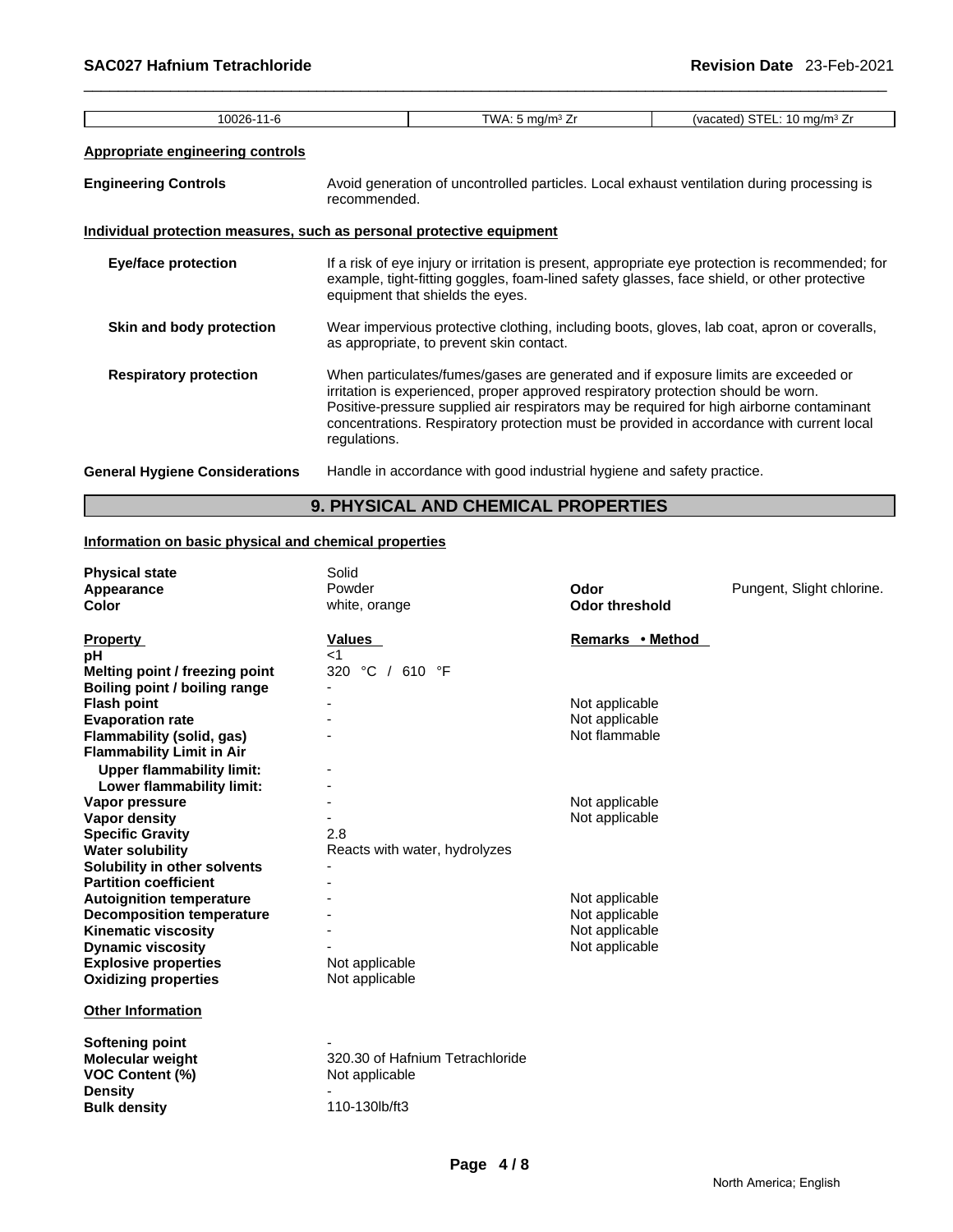#### **10. STABILITY AND REACTIVITY**

#### **Reactivity**

Reacts with water

#### **Chemical stability**

Stable under normal conditions.

#### **Possibility of Hazardous Reactions**

Reacts with water.

**Hazardous polymerization** Hazardous polymerization does not occur.

#### **Conditions to avoid**

Dust formation and dust accumulation. Unintentional contact with water.

#### **Incompatible materials**

Water, alcohols, phenols, and amines. Rubber, coatings, and some plastics. Reacts with metals to produce heat and corrosive gases.

#### **Hazardous Decomposition Products**

Reacts with water to produce hydrogen chloride gas or hydrochloric acid and heat.

#### **11. TOXICOLOGICAL INFORMATION**

#### **Information on likely routes of exposure**

#### **Product Information**

| <b>Inhalation</b>   | Product not classified.   |
|---------------------|---------------------------|
| Eye contact         | Causes severe eye damage. |
| <b>Skin Contact</b> | Causes severe skin burns. |
| Ingestion           | Harmful if swallowed.     |

| <b>Chemical Name</b>    | Oral LD50    | Dermal LD50 | <b>Inhalation LC50</b> |
|-------------------------|--------------|-------------|------------------------|
| Hafnium Tetrachloride   | 112 mg/kg bw |             |                        |
| 13499-05-3              |              |             |                        |
| Zirconium Tetrachloride |              |             |                        |
| 10026-11-6              |              |             |                        |

#### **Information on toxicological effects**

**Symptoms** May cause skin burns. May cause severe upper respiratory irritation if inhaled. May cause acute gastrointestinal effects if swallowed. May cause burning sensation or redness in the eyes.

#### **Delayed and immediate effects as well as chronic effects from short and long-term exposure**

| <b>Acute toxicity</b>             | Harmful if swallowed.     |
|-----------------------------------|---------------------------|
| <b>Skin corrosion/irritation</b>  | Causes severe skin burns. |
| Serious eye damage/eye irritation | Causes severe eye damage. |
| <b>Sensitization</b>              | Product not classified.   |
| Germ cell mutagenicity            | Product not classified.   |
| Carcinogenicity                   | Product not classified.   |
|                                   |                           |
|                                   |                           |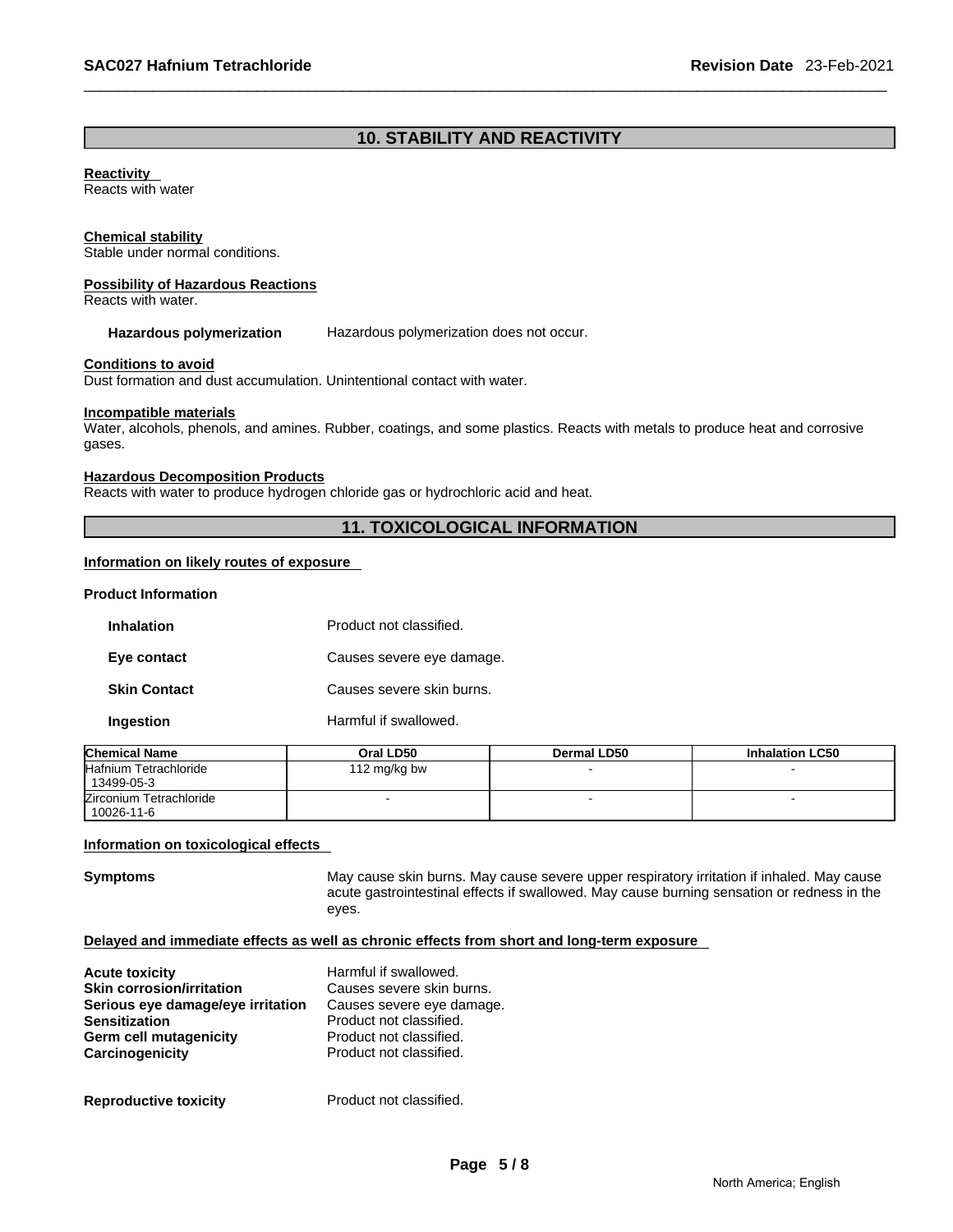#### **STOT - single exposure** Product not classified. **STOT - repeated exposure** Product not classified. **Target Organ Effects** Product not classified. Aspiration hazard **Product not classified.**

#### **12. ECOLOGICAL INFORMATION**

#### **Ecotoxicity**

This product as shipped is not classified for aquatic toxicity.

| <b>Chemical Name</b>                  | Algae/aquatic plants                                                                                                                                  | Fish                                                                                                                                                                                                                    | <b>Toxicity to</b> | <b>Crustacea</b>                                                                                                         |
|---------------------------------------|-------------------------------------------------------------------------------------------------------------------------------------------------------|-------------------------------------------------------------------------------------------------------------------------------------------------------------------------------------------------------------------------|--------------------|--------------------------------------------------------------------------------------------------------------------------|
|                                       |                                                                                                                                                       |                                                                                                                                                                                                                         | microorganisms     |                                                                                                                          |
| Hafnium Tetrachloride<br>13499-05-3   | The 72 h EC50 of Hafnium<br>dioxide in water to<br>Pseudokirchneriella<br>subcapitata was greater than<br>the solubility limit of 0.008<br>$mq$ Hf/L. | The 96 h LC50 of Hafnium<br>dioxide in water to Danio<br>rerio was greater than the<br>solubility limit of 0.007 mg<br>$Hf/L$ .                                                                                         |                    | The 48 h EC50 of Hafnium<br>dioxide to Daphnia magna<br>was greater than the<br>solubility limit of 0.007 mg<br>$Hf/L$ . |
| Zirconium Tetrachloride<br>10026-11-6 | The 14 d NOEC of zirconium<br>tetrachloride to Chlorella<br>vulgaris was greater than<br>262 mg of ZrCl4/L.                                           | The 96h LC50 value of<br>zirconium tetrachloride to<br>Oncorhynchus mykiss was<br>greater than 51 mg ZrCl4/L<br>and the 96 h LL50 of<br>zirconium tetrachloride to<br>Danio rerio was greater than<br>190 mg of ZrCI4/L |                    | The 48 h EC50 of zirconium<br>tetrachloride to Daphnia<br>magna was greater than 190<br>mg of ZrCl4/L.                   |

#### **Persistence and degradability**

#### **Bioaccumulation**

#### **Mobility**

#### **Other adverse effects**

#### **13. DISPOSAL CONSIDERATIONS**

| Waste treatment methods |                                                                                                        |
|-------------------------|--------------------------------------------------------------------------------------------------------|
| Disposal of wastes      | Disposal should be in accordance with applicable regional, national and local laws and<br>regulations. |
| Contaminated packaging  | Disposal should be in accordance with applicable regional, national and local laws and<br>regulations. |

#### **14. TRANSPORT INFORMATION**

| DOT                       | Regulated                                                          |
|---------------------------|--------------------------------------------------------------------|
| UN/ID No.                 | 3260                                                               |
| Proper shipping name      | Corrosive solid, acidic, inorganic, n.o.s. (Hafnium Tetrachloride) |
| <b>Hazard Class</b>       |                                                                    |
| <b>Packing Group</b>      |                                                                    |
| <b>Special Provisions</b> | IB8, IP2, IP4, T3, TP33                                            |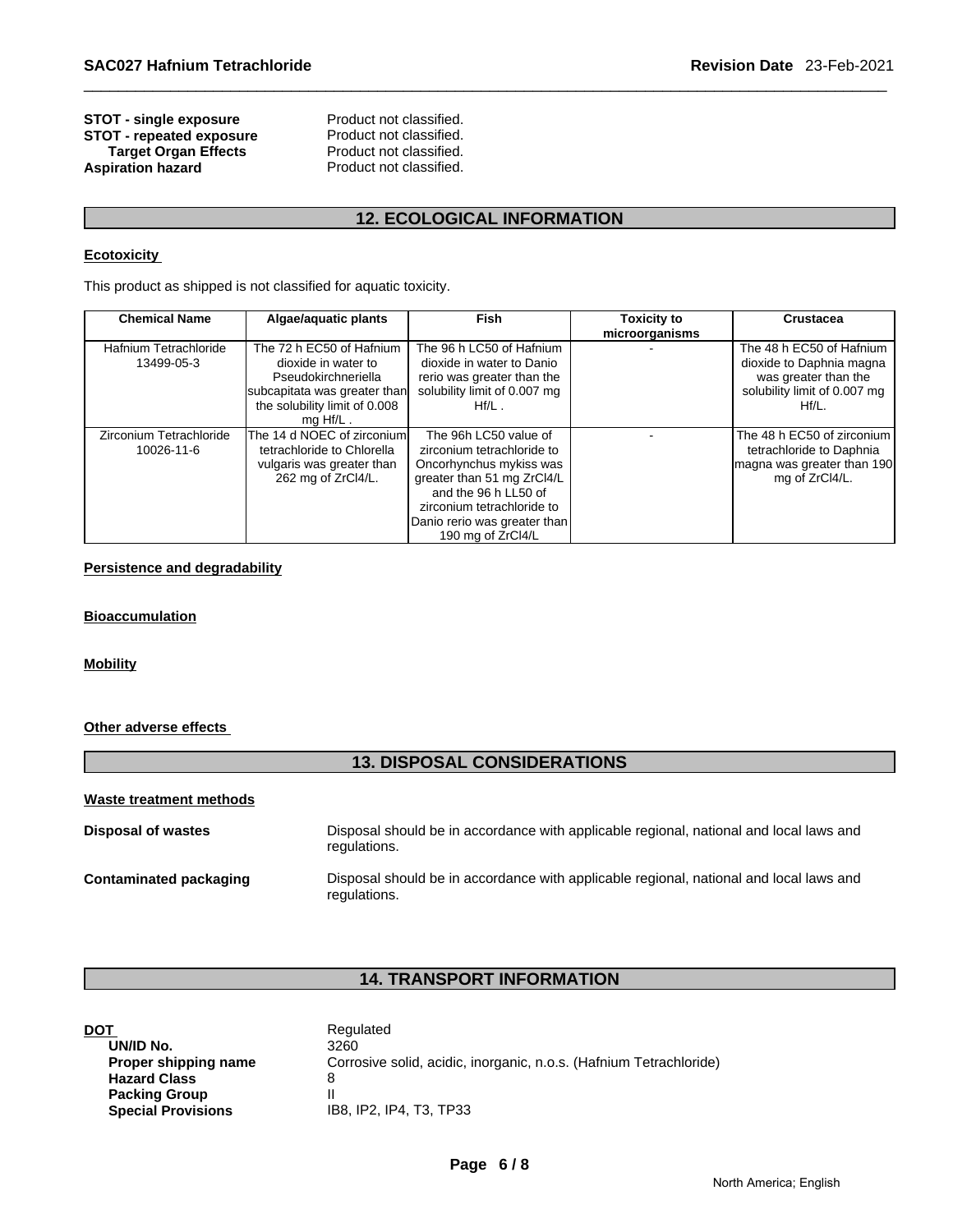**Emergency Response Guide Number**  154

#### **15. REGULATORY INFORMATION**

| <b>International Inventories</b> |                   |
|----------------------------------|-------------------|
| <b>TSCA</b>                      | Complies          |
| <b>DSL/NDSL</b>                  | Complies          |
| <b>EINECS/ELINCS</b>             | Complies          |
| <b>ENCS</b>                      | Complies          |
| <b>IECSC</b>                     | <b>Not Listed</b> |
| <b>KECL</b>                      | Complies          |
| <b>PICCS</b>                     | <b>Not Listed</b> |
| <b>AICS</b>                      | <b>Not Listed</b> |

 **Legend:** 

 **TSCA** - United States Toxic Substances Control Act Section 8(b) Inventory

 **DSL/NDSL** - Canadian Domestic Substances List/Non-Domestic Substances List

 **EINECS/ELINCS** - European Inventory of Existing Chemical Substances/European List of Notified Chemical Substances

 **ENCS** - Japan Existing and New Chemical Substances

 **IECSC** - China Inventory of Existing Chemical Substances

 **KECL** - Korean Existing and Evaluated Chemical Substances

 **PICCS** - Philippines Inventory of Chemicals and Chemical Substances

 **AICS** - Australian Inventory of Chemical Substances

#### **US Federal Regulations**

#### **SARA 313**

Section 313 of Title III of the Superfund Amendments and Reauthorization Act of 1986 (SARA). This product does not contain any chemicals which are subject to the reporting requirements of the Act and Title 40 of the Code of Federal Regulations, Part 372

#### **SARA 311/312 Hazard Categories**

| Acute health hazard               | Yes |
|-----------------------------------|-----|
| <b>Chronic Health Hazard</b>      | N٥  |
| Fire hazard                       | N٥  |
| Sudden release of pressure hazard | No  |
| <b>Reactive Hazard</b>            | Yes |

#### **CWA (Clean Water Act)**

This product contains the following substances which are regulated pollutants pursuant to the Clean Water Act (40 CFR 122.21 and 40 CFR 122.42)

| <b>Chemical Name</b>                  | <b>CWA - Reportable</b><br>Quantities | <b>CWA - Toxic Pollutants</b> | CWA - Priority Pollutants | <b>CWA - Hazardous</b><br><b>Substances</b> |
|---------------------------------------|---------------------------------------|-------------------------------|---------------------------|---------------------------------------------|
| Zirconium Tetrachloride<br>10026-11-6 | 5000 lb                               |                               |                           |                                             |

#### **CERCLA**

This material, as supplied, contains one or more substances regulated as a hazardous substance under the Comprehensive Environmental Response Compensation and Liability Act (CERCLA) (40 CFR 302)

| <b>Chemical Name</b>       | <b>Hazardous Substances RQs</b> |
|----------------------------|---------------------------------|
| Fetrachloride<br>∠irconium | 5000 lb                         |
| 10026-11<br>-1-6           |                                 |

#### **US State Regulations**

#### **California Proposition 65**

This product does not contain any Proposition 65 chemicals

## **Page 7 / 8 U.S. State Right-to-Know Regulations**